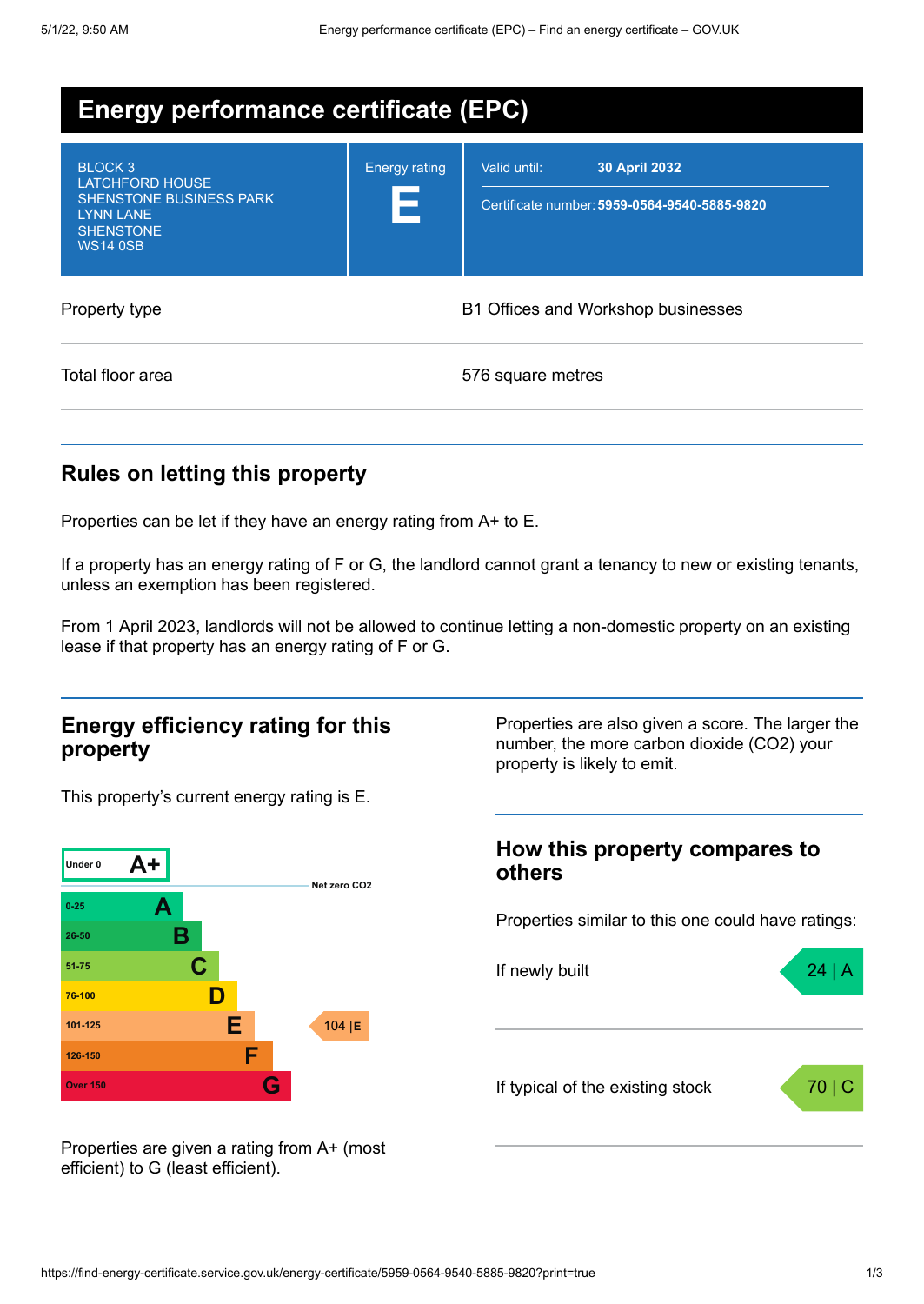# **Breakdown of this property's energy performance**

| Main heating fuel                          | <b>Grid Supplied Electricity</b> |
|--------------------------------------------|----------------------------------|
| <b>Building environment</b>                | Air Conditioning                 |
| Assessment level                           | 3                                |
| Building emission rate (kgCO2/m2 per year) | 77.56                            |
| Primary energy use (kWh/m2 per year)       | 459                              |

## **Recommendation report**

Guidance on improving the energy performance of this property can be found in the recommendation report [\(/energy-certificate/9661-5236-9655-7602-3824\)](https://find-energy-certificate.service.gov.uk/energy-certificate/9661-5236-9655-7602-3824).